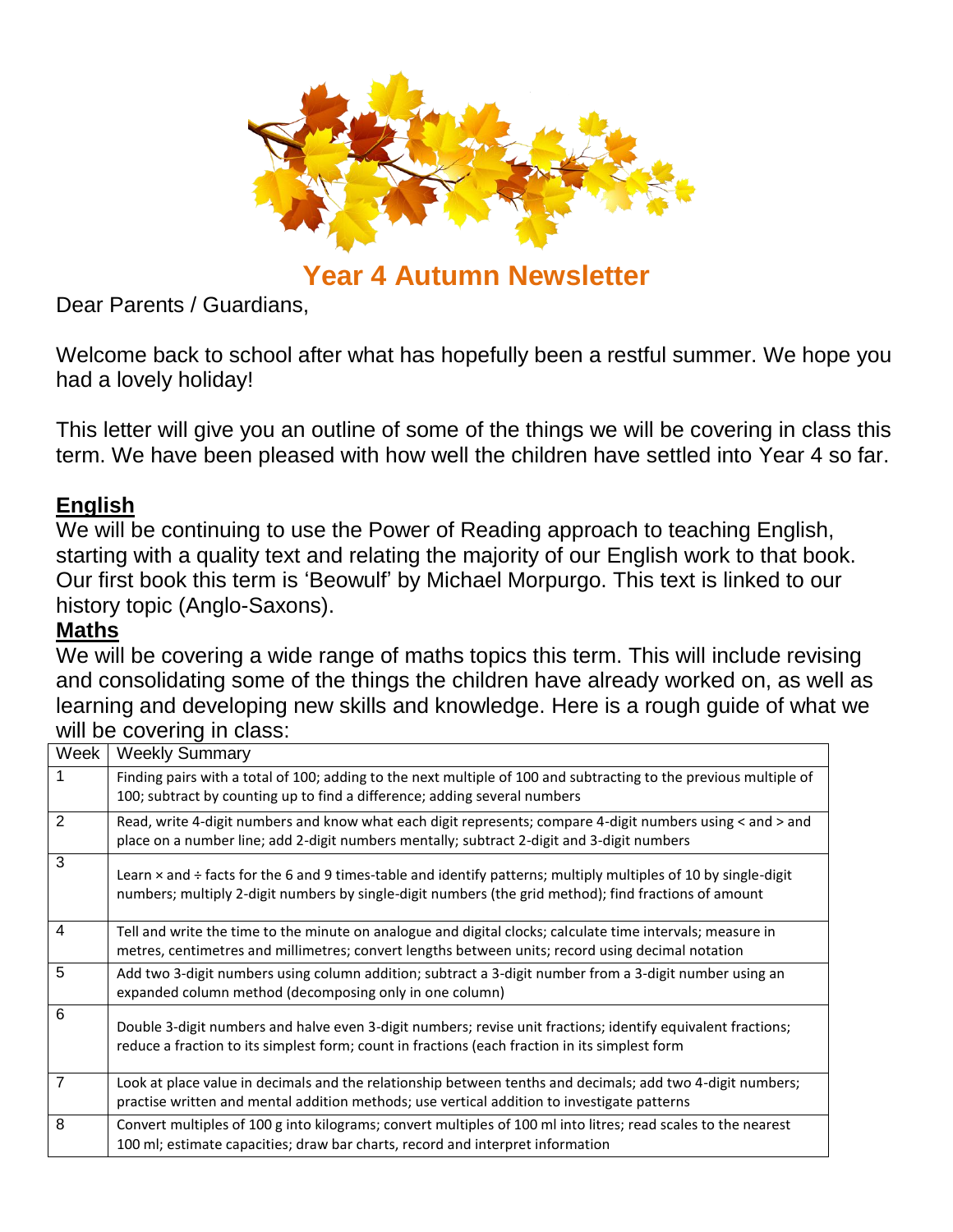| -9 | Round 4-digit numbers to the nearest: 10, 100 and 1000; subtract 3-digit numbers using the expanded written<br>version and the counting up mental strategy and decide which to use                                                       |
|----|------------------------------------------------------------------------------------------------------------------------------------------------------------------------------------------------------------------------------------------|
| 10 | Use the grid method to multiply 3-digit by single-digit numbers and introduce the vertical algorithm; begin<br>to estimate products; divide numbers (up to 2 digits) by single-digit numbers with no remainder, then with<br>a remainder |

# **Science**

This term in Science, we will be studying 'States of Matter and 'Sound'.

## **History and Geography**

Some of our History work will link to the books that we will be working on in English lessons. Alongside this, we will be teaching a set of historical and geographical skills. We will specifically learn about 'The Anglo Saxons and Scots' this term.

## **Music**

Wherever possible, we will be linking our music teaching to the book that we are studying in class. Every Monday during our planning time (PPA), Mrs Robins will be teaching Music using a variety of instruments.

## **Computing**

We have an excellent range of technology available at Bickley and will make use of the computer suite, Laptops and IPADs to access the Computing curriculum. The children will develop their understanding of programming this term. We will also be focusing on 'Internet Safety'.

## **French**

In French the children will learn greetings, numbers, days of the week and family members.

# **PE**

PE will take place on **Tuesday and Thursday for both classes**. Please ensure that the children have a tracksuit when the weather starts to get colder as we will still be going outside. The children must have their PE kit in school **every day**. Please ensure your child's hair is tied back and their earrings are covered or removed.

# **Art**

Art will mostly be linked to the books we are covering in English as well as our other exciting Foundation Subjects. We will focus on developing painting and drawing skills as well as completing other Art projects.

# **RE**

In RE, the children will learn about Sikhism, Harvest and Christmas this term.